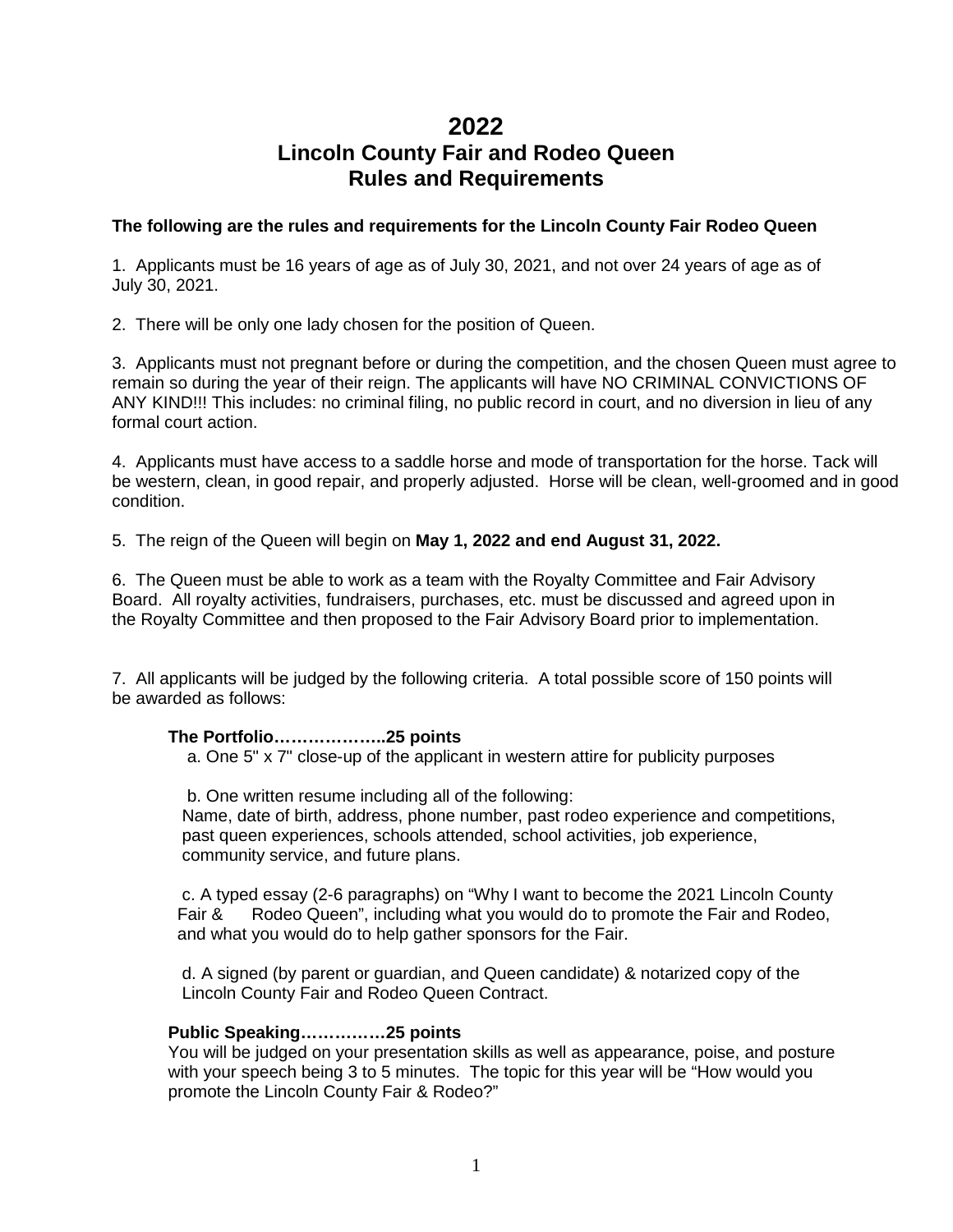# **Questions & Answers ……25 points**

A panel of judges will be asking you questions and you will be judged on your answers as well as appearance, poise, and posture.

#### **Horsemanship………………75 points**

You will be judged on, appearance, poise, posture, as well as how you handle your horse during the horsemanship activities.

All Queen candidates as a group will be required to meet with horsemanship judge for instructions prior to the horsemanship judging. When the judge gives permission, the candidates will perform the reining pattern that will be posted 15 minutes prior to tryouts. After you have completed your pattern the judge will dismiss you from the arena.

Each candidate will be required to individually make a full rodeo Queen's run carrying a flag, stopping in the center and then exiting the arena as you would at a rodeo. After all candidates have completed the Queen's run individually the entire group will be required to enter the arena as if they are performing the actual grand entry at an event. Stop in the center of the arena, be dismissed by the judge, and leave the arena as a group.

### **9. Judging and interviews will take place on Saturday, April 23, 2022. The application deadline is on April 8, 2022 or postmarked by that date. The portfolio is due by 5 p.m. at the Fairgrounds on April 15, 2022.**

10. Western attire consisting of denim or other solid colored jeans, long-sleeved western shirt, boots, belt and cowboy hat will be worn for the judging and for all appearances made as a representative of the Lincoln County Fair and Rodeo. Applicants MUST adhere to the clothing requirements or will be subjected to penalty by loss of points for that portion of the competition.

11. The Queen will make public appearances during the year at radio stations, rodeos, parades and **local community events**. The Queen will attend the Lincoln County events first. The Queen is expected to wear her hat with crown, her sash, and appropriate makeup/hair at any public event where she is representing the Lincoln County Fair and Rodeo. A schedule of events will be compiled by the Royalty Committee and new Queen at a date to be determined at the conclusion of tryouts. Schedule will be approved by the Fair Advisory Board.

12. The Queen will ride both nights during the Grand Entry of the rodeo. The Queen will participate with the rodeo clowns during the rodeo events, hand out rodeo give-a-ways, herd cattle during the rodeo, and present awards after the completion of the rodeo at the Lincoln County Fair and Rodeo. She may be required to do other public appearances during the fair for example, helping at the Livestock Sale.

13. The Queen is expected to participate in fundraising events, which shall be determined by the Fair Advisory Board at a later date.

14. The Fair Advisory Board will provide a belt buckle and sash to the Queen.

15. **IMPORTANT:** If for any reason you choose to not finish or are dismissed from your reign as Queen you will be required to return or reimburse the cost of the items in number 14.